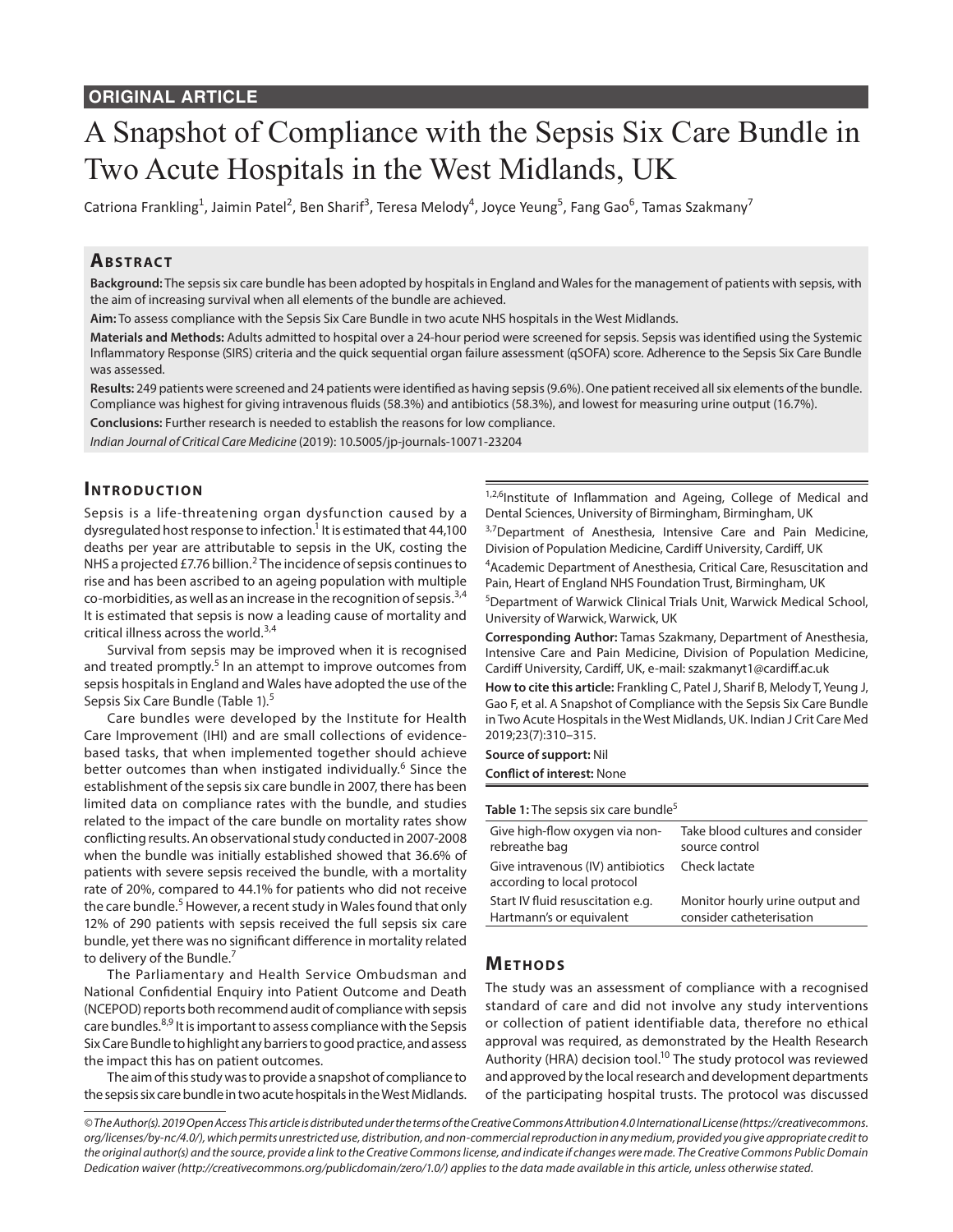|  | Table 2: Modified early warning score (MEWS), courtesy of Birmingham Heartlands Hospital |
|--|------------------------------------------------------------------------------------------|
|--|------------------------------------------------------------------------------------------|

| Score                             |            |            |                | 0           |             |              |              |
|-----------------------------------|------------|------------|----------------|-------------|-------------|--------------|--------------|
| Categories                        |            |            |                |             |             |              |              |
| Respirations (breaths per minute) |            | 8 or less  |                | $9 - 16$    | $17 - 20$   | $21 - 29$    | 30 or more   |
| Oxygen Saturations (%)            |            |            |                | 94 or more  | $90 - 93$   | $85 - 89$    | 84 or less   |
| Systolic Blood Pressure (mm Hg)   | 70 or less | 71–80      | $81 - 100$     | $101 - 199$ |             | 200 or more  |              |
| Pulse (beats per minute)          |            |            |                | $51 - 100$  | $101 - 110$ | $111 - 129$  | 130 or more  |
| Conscious Level                   |            |            | New Confusion/ | Alert       | Responds to | Responds to  | Unresponsive |
|                                   |            |            | Agitation      |             | Voice       | Pain         |              |
| Temperature (°C)                  |            | 35 or less | $35.1 - 36$    | 36.1-37.5   | 37.6-38.1   | 38.2 or more |              |
| Urine (mL per hour)               |            |            |                | No concerns | $21 - 35$   | 1-20         | Nil          |

**Table 3:** Standard early warning score (SEWS), courtesy of University Hospital Birmingham

| Score                                    |        |           |           | 0           |                      |                     |              |
|------------------------------------------|--------|-----------|-----------|-------------|----------------------|---------------------|--------------|
| Category                                 |        |           |           |             |                      |                     |              |
| Heart Rate (beats per minute)            | $30$   | $30 - 39$ | $40 - 49$ | $50 - 99$   | $100 - 109$          | $110 - 129$         | >130         |
| Systolic Blood Pressure (mm Hg)          |        | $70 - 79$ | $80 - 99$ | $100 - 199$ |                      | >200                |              |
| Oxygen Saturations (%)                   | < 85   | $85 - 89$ | $90 - 92$ | >93         |                      |                     |              |
| Respiratory Rate (breaths per<br>minute) | $\leq$ |           |           | $9 - 20$    | $20 - 30$            | $31 - 35$           | $>36$        |
| Temperature (°C)                         | $34$   | 34        | 35        | $36 - 37$   | >38                  | >39                 |              |
| Conscious level                          |        |           |           | Alert       | Responds to<br>Voice | Responds to<br>Pain | Unresponsive |

Table 4: The systemic inflammatory response syndrome<sup>11</sup>

Two or more of:

- Temperature more than 38°C or less than 36°C
- Heart rate more than 90 beats per minute
- Respiratory rate more than 20 breaths per minute or  $PaCo<sub>2</sub> < 32$ mm Hg (4.3 kPa)
- White blood cell count >12 0 0 0 /mm<sup>3</sup> or < 4 0 0 0 /mm<sup>3</sup> or >10% immature bands
- Altered mental state
- Hyperglycemia (plasma glucose > 7.7 mmol/L) in the absence of diabetes

#### **Table 5:** The qSOFA score<sup>1</sup>

- Two or more of:
- Respiratory rate of 22 breaths per minute or more
- Altered mentation
- Systolic blood pressure <100 mm Hg

with the local Patient and Public Involvement (PPI) group who scrutinised and approved the final study objective, design and outcome measures.

Data collection took place on 22nd June 2016 at two large University affiliated acute hospitals in the West Midlands (Birmingham Heartlands Hospital (BHH, 692 in-patient beds) and University Hospital Birmingham (UHB, 1215 in-patient beds). All acute admissions between 00:00 and 23:59 on 22nd June 2016 were eligible. Patients under the age of 18 were excluded. A team, independent of clinical delivery collected the data and all medical teams at each hospital site were informed of the study when data collection took place.

#### **Screening for Sepsis**

Patients were screened for a Modified or Standard Early Warning Score (MEWS or SEWS) of three or above using either electronic records or medical notes. MEWS is the scoring system used at BHH (Table 2), whilst SEWS is used at UHB (Table 3).

Patients with a MEWS or SEWS score of three or above were assessed for a high clinical suspicion of an infection by members of the study team (based upon clinical history, examination and investigations). The Systemic Inflammatory Response (SIRS) criteria for sepsis (Table 4) and the quick sequential organ failure assessment (qSOFA) score (Table 5) were used to screen for Sepsis.

Patients were deemed to have sepsis and were included for assessment of compliance with the Sepsis Six Care Bundle if they scored two or more on either the SIRS criteria, or the qSOFA score (Flowchart 1).

#### **Assessing Compliance**

For the purpose of the study, 'time zero' for implementing the bundle began when the MEWS or SEWS score was first recorded as three or more. Compliance was defined as implementation of all six steps of the Bundle within one hour from time zero. Compliance to individual elements was also documented at one hour and at any time point up until time of data collection.

#### **Data Collection**

Data was collected across the two hospitals via a secure opensource web-based toolkit on hand held electronic devices which were sourced from the Welsh Intensive Care Society. The toolkit was developed for use in a previous sepsis study which was conducted in Wales, $12$  and was adapted for our use. This study collected patient data from observational charts, medical notes and electronic records as appropriate. Data collected included basic patient characteristics, admission diagnoses, vital signs observations, MEWS or SEWS scores, laboratory values (including blood culture results), criteria used to confirm suspected sepsis and sepsis management. Length of stay and hospital mortality were also recorded.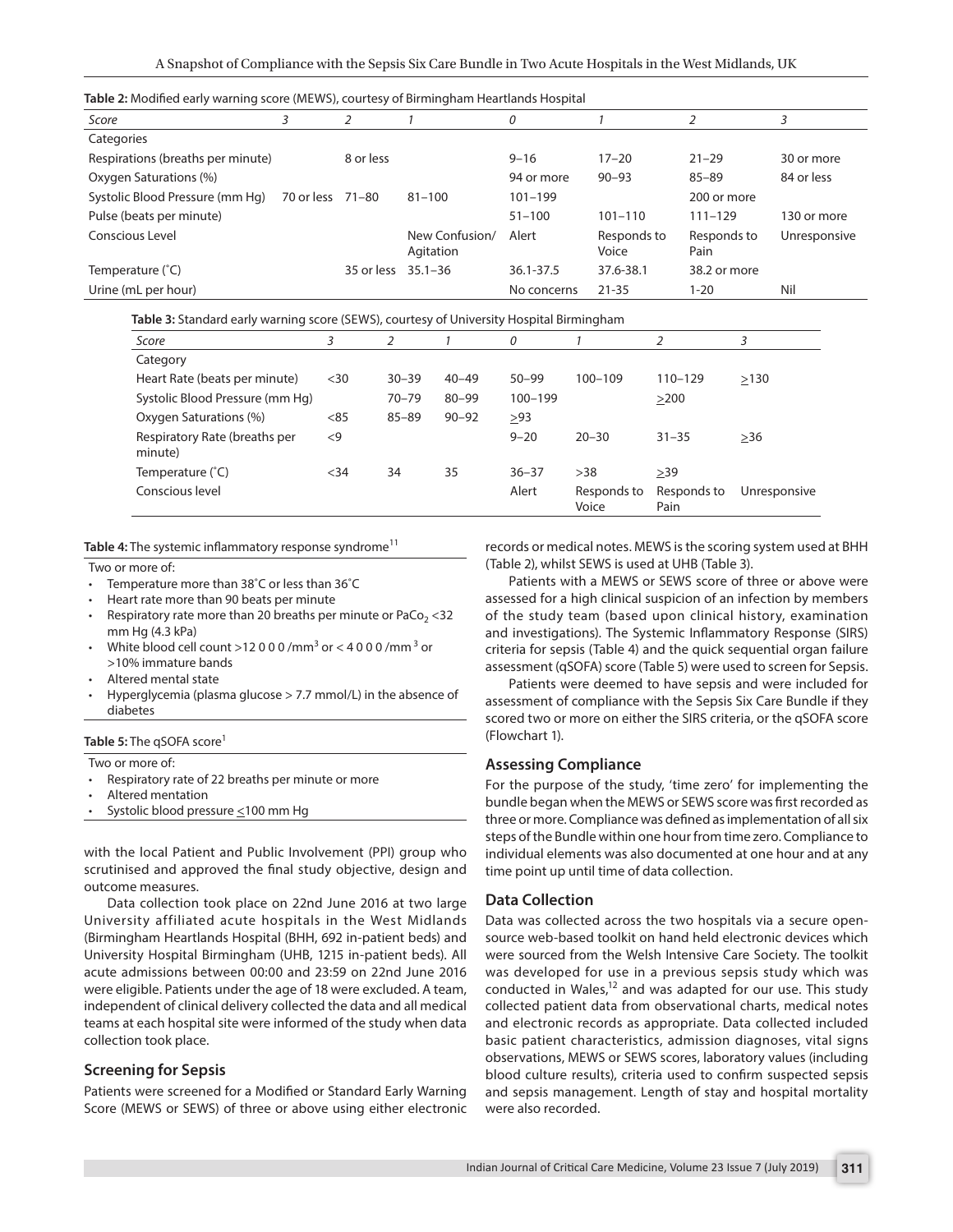

#### **Data Analysis**

Data was analysed using Excel version 14.0.6112.5000, Microsoft, USA and SPSS Statistics version 23, IBM. Descriptive statistics have been used. Data was tested for normality using a Shapiro-Wilk test. Categorical variables are described as proportions and mode. Measures for continuous variables are described using median and inter-quartile range (IQR).

## **RESULTS**

There were 249 acute adult admissions over the 24-hour study period and all of these patients were screened for suspected sepsis (Fig. 1). Ninety-eight patients were screened at UHB, with 10 (10.2%) having a SEWS score of three or more. All 10 met the diagnostic criteria for sepsis. At BHH, 151 patients were screened, with 17 (11.2%) having a MEWS score of three or above. Of these, 14 (82.4%) met the diagnostic criteria for sepsis as defined by our study (SIRS ≥ 2 or qSOFA ≥ 2). Overall, 24 patients (9.6%) met the criteria for sepsis. All 24 patients met the SIRS diagnostic criteria for sepsis but only six (25%) had a qSOFA score of two or above. There were no patients who met the qSOFA score alone without also meeting the SIRS criteria for sepsis.

Patient demographics can be viewed in Table 6. The majority of patients were admitted from their homes (21 patients, 87.5%) and were admitted under acute medicine (15 patients, 62.5%) with care being delivered on Medical Assessment Units (16 patients, 66.7%). Patients had a wide range of comorbidities, most commonly diabetes (six patients, 25.0%), hypertension (seven patients, 29.2%) and hypercholesterolaemia (seven patients, 29.2%). Two patients (8.33%) had a Do Not Attempt Resuscitation (DNAR) order and documented limitations on treatment.

The most common SIRS criteria that occurred in patients with suspected sepsis was a raised heart rate of more than 90 beats per minute (18 patients, 75%) (Table 7). The most common qSOFA criteria that occurred was respiratory rate more than 22 breaths per minute (10 patients, 41.7%).

The commonest suspected source of infection was pulmonary (10 patients, 41.7%), followed by urinary tract (three patients, 12.5%) and intra-abdominal (three patients, 12.5%). Twenty patients (83.3%) were not diagnosed with sepsis by the admitting team, including three patients (12.5%) who were not identified by the admitting team with any form of infection.

The median MEWS or SEWS scores was four (IQR 3-5). Fifteen patients had a MEWS score of four or more, which mandates a review by critical care outreach as per hospital guidelines. However, only one of these 15 patients (6.67%) was reviewed. This patient had a SEWS score of four. None of the patients were admitted to critical care or had any other critical care involvement.

Eight patients had blood cultures taken, and two were positive (Methicillin sensitive Staphylococcus aureus from one patient, Staphylococcus epidermidis and Actinomyces sp from another patient).

Only one patient had all aspects of the Sepsis Six Care Bundle completed (Table 8). For individual Bundle elements, compliance was highest for intravenous fluids (14 patients, 58.3%) and intravenous antibiotics (14 patients, 58.3%). Compliance was lowest for measuring urine output (four patients, 16.7%). For the four patients with sepsis diagnosed by the team responsible for medical management, none received all elements of the Care Bundle, although all four patients received intravenous antibiotics. Three of the four patients diagnosed with sepsis by the admitting team were given intravenous fluids, two had blood cultures taken and one had a lactate measured. None were given oxygen and none had their urine output measured.

No patients died during their hospital admission. One (4.17%) died within 30 days of admission and a further two patients (8.33%) died within 60 days. All three were receiving palliative care for cancer. The median length of stay in hospital was 7.5 days (interquartile range 3-12 days).

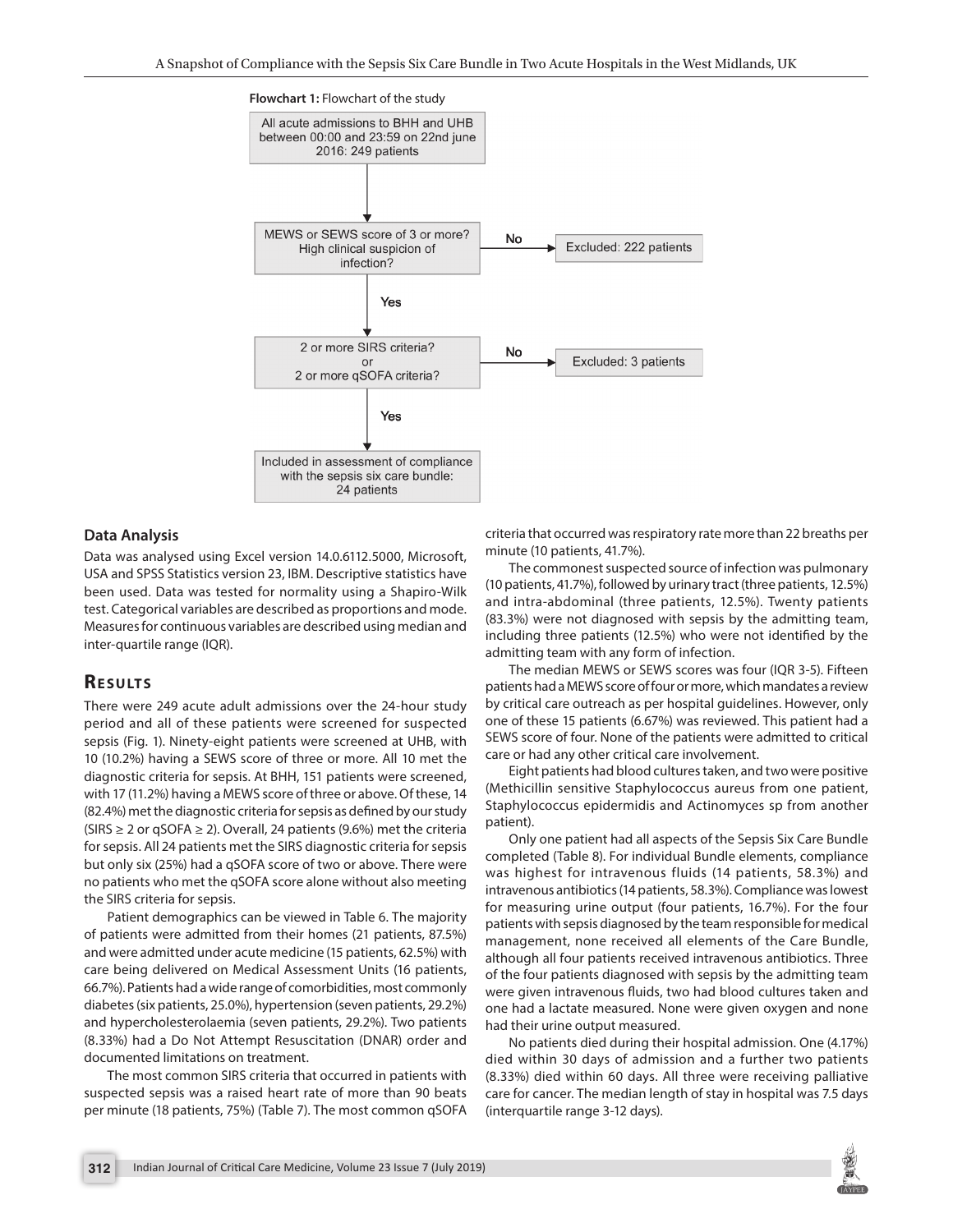| Table 6: Demographics of patients identified as having suspected sepsis |  |  |
|-------------------------------------------------------------------------|--|--|
|                                                                         |  |  |

**Table 7:** Infection characteristics of patients with suspected sepsis

|                                                           | Suspected sepsis patients    |                                                                     |                                   | <b>Suspected Sepsis</b><br>Patients ( $n = 24$ ) |  |
|-----------------------------------------------------------|------------------------------|---------------------------------------------------------------------|-----------------------------------|--------------------------------------------------|--|
| Patient demographic<br>Age (median [interquartile range]) | $(n = 24)$<br>62 (47.8-77.5) | <b>Infection Characteristics</b><br>Source of Sepsis n (%)          |                                   |                                                  |  |
| Gender: male n (%)                                        | 14(58.3)                     |                                                                     |                                   | 10(41.7)                                         |  |
| Admission Source n (%)                                    |                              | Pulmonary                                                           |                                   | 3(12.5)                                          |  |
| Home                                                      | 21(87.5)                     | Urinary tract<br>Intra-abdominal                                    |                                   | 3(12.5)                                          |  |
| Other Hospital                                            | 1(4.17)                      | Indwelling vascular device                                          |                                   | 2(8.33)                                          |  |
| <b>Nursing Home</b>                                       | 2(8.33)                      | Other                                                               |                                   | 2(8.33)                                          |  |
| Specialty n (%)                                           |                              | Source unknown                                                      |                                   | 4(16.7)                                          |  |
| <b>Acute Medicine</b>                                     | 15(62.5)                     | MEWS/SEWS score median (interquartile                               |                                   | $4(3-5)$                                         |  |
| <b>General Surgery</b>                                    | 2(8.33)                      | range)                                                              |                                   |                                                  |  |
| Respiratory                                               | 2(8.33)                      | Two or more SIRS Criteria Present n (%)                             |                                   | 24 (100)                                         |  |
| Cardiothoracics                                           | 2(8.33)                      | Individual SIRS Criteria Present n (%)                              |                                   |                                                  |  |
| Oncology                                                  | 1(4.17)                      | Temp>38.3°C                                                         |                                   | 8(33.3)                                          |  |
| Stroke                                                    | 1(4.17)                      | Temp<36°C                                                           |                                   | 3(12.5)                                          |  |
| Endocrine                                                 | 1(4.17)                      | Altered mental state                                                |                                   | 7(29.2)                                          |  |
| Ward $n$ $(\%)$                                           |                              | HR>90/minute                                                        |                                   | 18 (75.0)                                        |  |
| Medical assessment unit                                   | 16(66.7)                     | RR>20/minute                                                        |                                   | 13 (54.2)                                        |  |
| Surgical assessment unit                                  | 1(4.17)                      | WCC>12,000/µL                                                       |                                   | 15(62.5)                                         |  |
| General medical                                           | 4(16.7)                      | WCC<4000/µL                                                         |                                   | 2(8.30)                                          |  |
| General surgical                                          | 2(8.33)                      | Glucose>7.7mmol/L                                                   |                                   | 7(29.2)                                          |  |
| Comorbidities n (%)                                       |                              | Two or more qSOFA Criteria Present n (%)                            |                                   | 6(25.0)                                          |  |
| <b>Diabetes</b>                                           | 6(25.0)                      | Individual qSOFA Criteria Present n (%)                             |                                   |                                                  |  |
| <b>Heart Failure</b>                                      | 2(8.33)                      | RR>22/minute                                                        |                                   | 10(41.7)                                         |  |
| Hypertension                                              | 7(29.2)                      | Altered mentation                                                   |                                   | 7(29.2)                                          |  |
| Ischaemic heart disease                                   | 4(16.7)                      | Systolic BP <100 mm Hq                                              |                                   | 7(29.2)                                          |  |
| Liver disease                                             | 1(4.17)                      | Sepsis screening tool completed n (%)                               |                                   | 2(8.33)                                          |  |
| Recent chemotherapy                                       | 2(8.33)                      | Seen by Critical Care Outreach n (%)                                |                                   | 1(4.17)                                          |  |
| Smoker                                                    | 4(16.7)                      | In-hospital Mortality n (%)                                         |                                   | 0(0)                                             |  |
| Ex-smoker                                                 | 3(12.5)                      | 30-day Mortality n (%)                                              |                                   | 1(4.17)                                          |  |
| Drug History n (%)                                        |                              | 60-day Mortality n (%)                                              |                                   | 3(12.5)                                          |  |
| ACE-inhibitor                                             | 3(12.5)                      | Length of Stay median (interquartile range) 7.5 (3-12)              |                                   |                                                  |  |
| Beta blocker                                              | 2(8.33)                      |                                                                     |                                   |                                                  |  |
| Chronic antibiotics                                       | 1(4.17)                      | Table 8: Compliance with each element of the sepsis six care bundle |                                   |                                                  |  |
| <b>Diuretics</b>                                          | 6(25.0)                      | Therapy                                                             | Achieved within<br>1 hour $n$ (%) | Achieved at any<br>point $n$ (%)                 |  |
| Immunosuppressant                                         | 2(8.33)                      | IV fluids                                                           | 14(58.3)                          | 18(75)                                           |  |
| Insulin                                                   | 4(16.7)                      | IV antibiotics                                                      | 14 (58.3)                         | 19 (79.2)                                        |  |
| HMG-CoA reductase inhibitors                              | 7(29.2)                      | Oxygen                                                              | 5(20.8)                           | 9(37.5)                                          |  |
| <b>Steroids</b>                                           | 2(8.33)                      | Lactate measured                                                    | 12(50.0)                          | 17 (70.8)                                        |  |
| DNARn(%)                                                  | 2(8.70)                      | Blood cultures taken                                                | 5(20.8)                           | 8(33.3)                                          |  |
| Ceiling of treatment (ward) n (%)                         | 2(8.70)                      | Urine output meas-                                                  | 4(16.7)                           | 6(25.0)                                          |  |
|                                                           |                              | ured                                                                |                                   |                                                  |  |

# **D ISCUSSION is a contract of the CO CO is a contract of the CO is a contract of the CO is a contract of the CO is a contract of the CO is a contract of the CO is a contract of the CO is a contract of t**

Our main finding was that despite the Sepsis Six Care Bundle being implemented for nearly a decade, compliance remains low. This was demonstrated in both hospitals, suggesting that the problem is unlikely to be due to local factors affecting just one individual hospital. As only four (16.7%) patients were diagnosed with sepsis by the admitting team it is likely that lack of recognition is one reason for poor compliance. However, even the patients specifically labelled by the medical team as having sepsis were not managed as per the Sepsis Six Care Bundle. It is perhaps reassuring to see that compliance is highest for intravenous antibiotics and fluid administration, arguably the more important elements of the

Sepsis Six Care Bundle. This suggests a certain level of awareness amongst clinicians of the importance of these aspects of the care bundle. However, compliance for these did not meet expected standards in either hospital. Clinicians may have been aware of the lack of evidence of efficacy for certain elements of the Bundle, such as giving oxygen and measuring urine output; both of these interventions had the lowest levels of compliance.<sup>13</sup>

It is not possible to know from this study why compliance with the Sepsis Six Bundle was low. Research in this area suggests lack of compliance with care bundles is multifactorial, and includes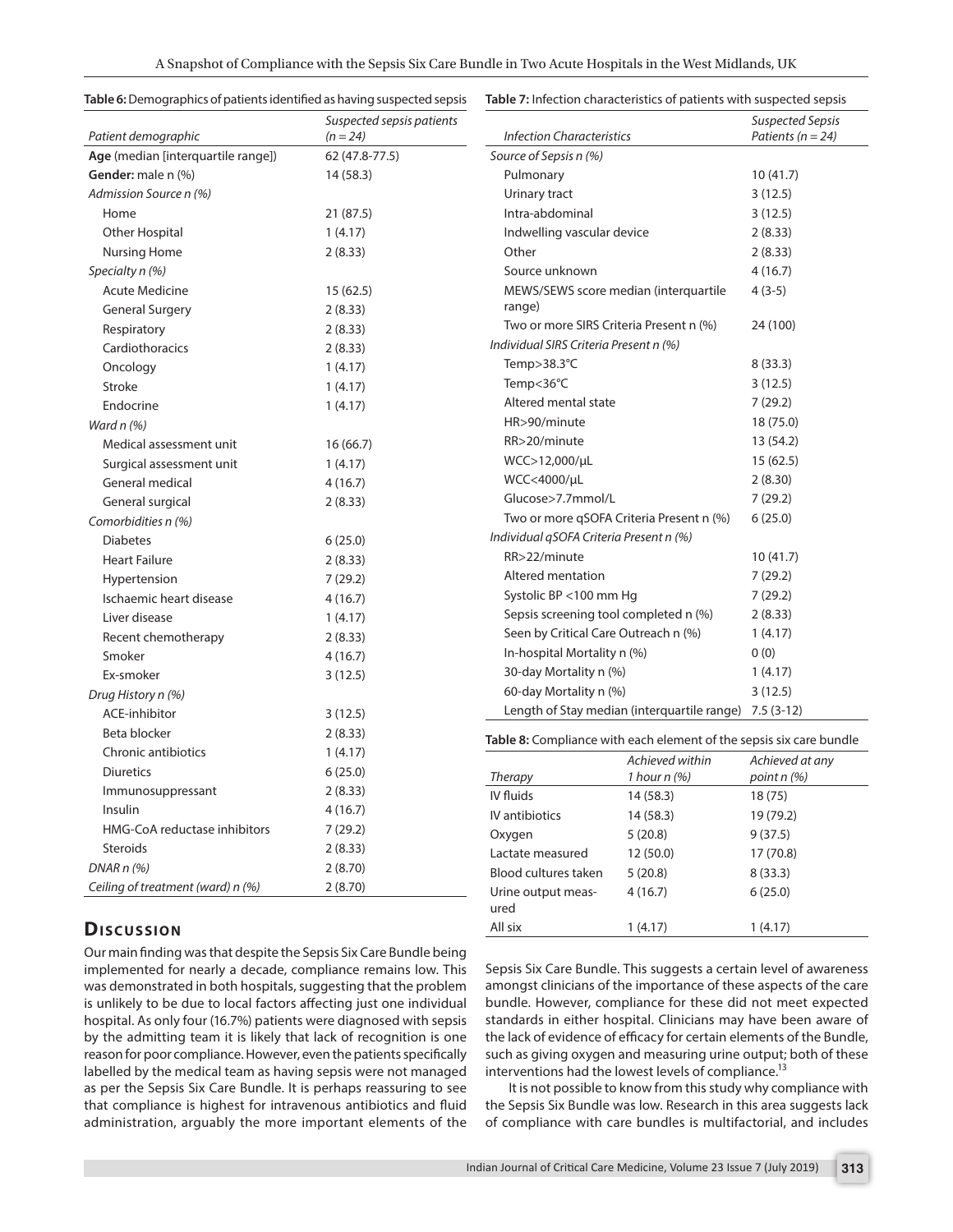issues such as quick turnover of medical staff who are not familiar with the care bundle, lack of senior doctor involvement, poor communication and practical barriers such as equipment not being readily available.14-15 Improving compliance to care bundles can be difficult because of the multiple factors involved. Several projects have used a combination of education, checklists and stickers, sepsis "champions" and sepsis "packs".<sup>14-17</sup> These combinations of interventions are labour intensive and require sustained implementation to work. A systematic analysis of the effect of performance improvement programmes on compliance with sepsis bundles found that education and process change can successfully improve compliance, and showed a concomitant reduction in mortality.18 Quality improvement initiatives in Brazil have reduced hospital mortality from sepsis, however this reduction in mortality resulted from earlier recognition of sepsis, rather than increased compliance to the six-hour sepsis bundle.<sup>19</sup>

Our results demonstrate that sepsis is a common problem, affecting nearly 10% of acute hospital admissions. There is limited data on the true prevalence of sepsis outside of critical care, and this snapshot of prevalence is one of the few studies to address this.<sup>20, 21</sup> The prevalence of sepsis was higher than the recent studies in Wales that identified that 4.2%-5.5% of in-patients had sepsis depending on the clinical criteria used.7, 22-24 The most common source of sepsis was pulmonary, which correlates with previous studies that have identified this as the commonest source of infection in patients with sepsis presenting to hospital.<sup>22-24</sup>

In our study, fewer patients had a positive qSOFA score than patients who met the SIRS criteria for sepsis. The intention of qSOFA was to identify patients at risk of the more severe forms of sepsis that have higher mortality rates<sup>25</sup> and this may explain why qSOFA identified less patients than the SIRS criteria; out of the three patients who died, two met the qSOFA criteria. The qSOFA score was found to be neither sensitive nor specific in a recent UK ward-based study.<sup>23, 24</sup> Similarly, a recent analysis of a large US database failed to confirm the superiority of qSOFA to NEWS in predicting adverse outcomes in patients outside critical care.<sup>26</sup> A comparison of the Sepsis-2 SIRS-related severe sepsis definition to the Sepsis-3 sepsis definition found that they identified a similar cohort of patients with 92% overlap in the critical care population.<sup>27</sup> However, this cohort did not include ward patients. More research is needed to establish how best to screen patients for sepsis and identify those at risk of mortality from sepsis.

A particular strength of this study was the use of hand held electronic devices to collect data, which required minimal training, allowed quick data collection and instant upload. This saved time replicating data collected on paper data collection forms, and allowed for standardisation of data collection. The toolkit can be easily adapted for use in other studies.<sup>11</sup>

There are limitations to this study. It was designed to provide a snapshot of the management of patients with suspected sepsis. The study recruited a small number of patients over a short time period in only two centres. Only new admissions with sepsis were identified, missing patients who develop sepsis whilst in hospital. The small number of patients recruited within a short time period makes it difficult for the results to be generalizable. Due to the limited duration of study recruitment, it is likely that only the management skills of a small cohort of clinicians will have been scrutinised. It is possible that performing the study on another day with a different set of clinicians could have yielded different results. However, the repeated nationwide point-prevalence studies in Wales between 2015-2017 have yielded similar results, in incidence

of sepsis, bundle compliance and likely cause of death.<sup>7,24,27,28</sup> Similarly, the international IMPRESS study reported similar rates of sepsis outside of critical care and low bundle compliance.<sup>29</sup>

# **Conc lusions**

The results of this study suggest that sepsis is common, yet management remains sub optimal. Investigation into potential barriers to recognition and management of sepsis can ensure improvements to patient care can be appropriately targeted. It will also be beneficial to establish the true prevalence of sepsis in UK hospitals to help determine the burden of sepsis on the healthcare system and society.

# **Acknow l edg ements**

With thanks to the Welsh Intensive Care Society for the provision of the electronic devices and dataset used for data collection.

With thanks to our data collectors: Jo Alderman, Cat Atkin, Maria Benham, Lloyd Cottrell, Amar Jessel, Jamie Mayers, Greg Packer and Vanisha Patel.

### **Re f er enc es**

- 1. Singer M, Deutschman CS, Seymour CW, Shankar-Hari M, Annane D, Bauer M, et al. The Third International Consensus Definitions for Sepsis and Septic Shock (Sepsis-3). JAMA 2016; 315: 801–810.
- 2. York Health Economics Consortium. Whitewater charitable trust. The cost of sepsis care in the UK. Final Report 2017. Available from: http:// allcatsrgrey.org.uk/wp/download/health\_economics/YHEC-Sepsis-Report-17.02.17-FINAL.pdf Accessed 25th October 2017.
- 3. Iwashyna TJ, Cooke CR, Wunsch H, Kahn JM. Population burden of long-term survivorship after severe sepsis in older Americans. J Am Geriatr Soc 2012; 60: 1070–1077.
- 4. Vincent J-L, Marshall JC, Namendys-Silva SA, Francois B, Martin-Loeches I, Lipman J, et al; ICON Investigators. Assessment of the worldwide burden of critical illness: the Intensive Care Over Nations (ICON) audit. Lancet Respir Med 2014;2:380–386.
- 5. Daniels R, Nutbeam T, McNamara G, Galvin C. The sepsis six and the severe sepsis resuscitation bundle: a prospective observational cohort study. Emerg Med J 2011; 28:507–512.
- 6. Fletcher SJ, Quinn AC. The Surviving Sepsis Campaign and Sepsis Care Bundles: substance or sophistry? Anaesthesia 2006;61:313–315.
- Szakmany T, Lundin RM, Sharif B, Ellis G, Morgan P, Kopczynska M et al. Sepsis Prevalence and Outcome on the General Wards and Emergency Departments in Wales: Results of a Multi-Centre, Observational, Point Prevalence Study. PLoS ONE (online) 2016;11: e0167230.
- 8. Parliamentary and Health Service Ombudsman. Time to Act Severe Sepsis: rapid diagnosis and treatment saves lives. September 2013. Available from: https://www.ombudsman.org.uk/sites/default/ files/2016-08/FINAL\_Sepsis\_Report\_web.pdf Accessed 20th July 2017.
- 9. National Confidential Enquiry into Patient Outcome and Death. Just Say Sepsis! A review of the process of care received by patient with sepsis. 2015. Available from: http://www.ncepod.org.uk/2015report2/ downloads/JustSaySepsis\_FullReport.pdf Accessed 20th July 2017.
- 10. NHS Health Research Authority. Is my Study Research? Available from: http://www.hra-decisiontools.org.uk/research/ Accessed 20<sup>th</sup> May 2016.
- 11. Dellinger RP, Levy MM, Rhodes A, Annane D, Gerlach H, Opal SM, et al. Surviving sepsis campaign: international guidelines for management of severe sepsis and septic shock: 2012. Crit Care Med 2013;41:580–637.
- 12. Sharif B, Lundin RM, Morgan P, Hall JE, Dhadda A, Mann C, et al. Developing a digital data collection platform to measure the prevalence of sepsis in Wales. J Am Med Inform Assoc 2016; 23:1185– 1189.